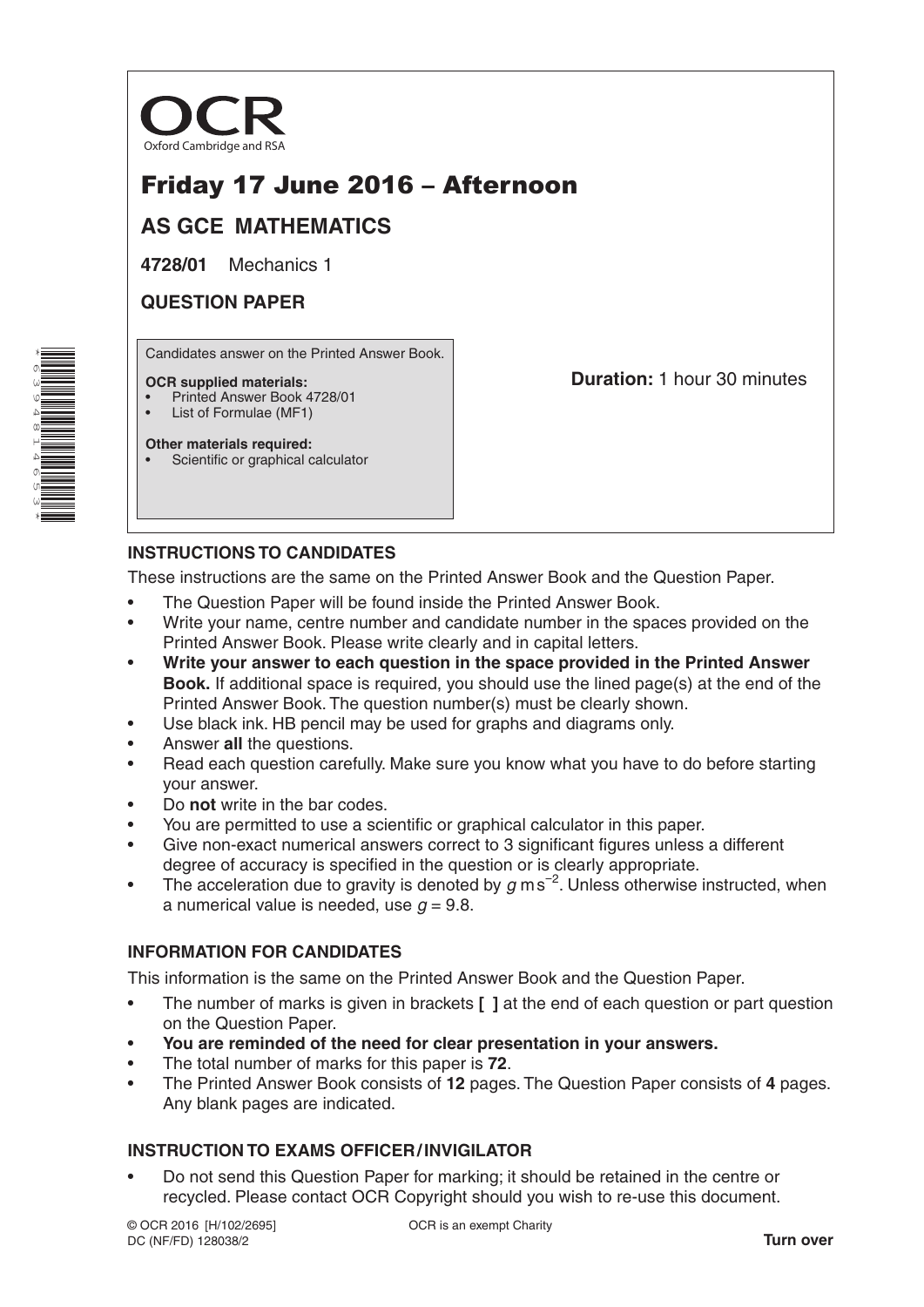- **1** A stone is released from rest on a bridge and falls vertically into a lake. The stone has velocity 14ms<sup>-1</sup> when it enters the lake.
	- **(i)** Calculate the distance the stone falls before it enters the lake, and the time after its release when it enters the lake. **[4]**

The lake is 15 m deep and the stone has velocity  $20 \text{ m s}^{-1}$  immediately before it reaches the bed of the lake.

- **(ii)** Given that there is no sudden change in the velocity of the stone when it enters the lake, find the acceleration of the stone while it is falling through the lake. **[3]**
- **2** A particle *P* is projected down a line of greatest slope on a smooth inclined plane. *P* has velocity 5ms<sup>-1</sup> at the instant when it has been in motion for 1.6s and travelled a distance of 6.4m. Calculate
	- **(i)** the initial speed and the acceleration of  $P$ ,  $[5]$ **(ii)** the inclination of the plane to the vertical. **[3]**
- **3**  Two forces each of magnitude 4N have a resultant of magnitude 6N.
	- **(i)** Calculate the angle between the two 4N forces. **[4]**

The two given forces of magnitude 4N act on a particle of mass *m*kg which remains at rest on a smooth horizontal surface. The surface exerts a force of magnitude 3N on the particle.

**(ii)** Find *m*, and give the acute angle between the surface and one of the 4N forces.  $\blacksquare$ 

**4** 



Four particles *A*, *B*, *C* and *D* are on the same straight line on a smooth horizontal table. *A* has speed 6ms<sup>-1</sup> and is moving towards *B*. The speed of *B* is  $2 \text{ ms}^{-1}$  and *B* is moving towards *A*. The particle *C* is moving with speed  $5 \text{ ms}^{-1}$  away from  $\overline{B}$  and towards  $D$ , which is stationary (see diagram). The first collision is between *A* and *B* which have masses 0.8kg and 0.2kg respectively.

**(i)** After the particles collide *A* has speed  $4 \text{ m s}^{-1}$  in its original direction of motion. Calculate the speed of *B* after the collision. **[4]**

The second collision is between *C* and *D* which have masses 0.3kg and 0.1kg respectively.

**(ii)** The particles coalesce when they collide. Find the speed of the combined particle after this collision.

**[3]**

The third collision is between *B* and the combined particle, after which no further collisions occur.

**(iii)** Calculate the greatest possible speed of the combined particle after the third collision. **[4]**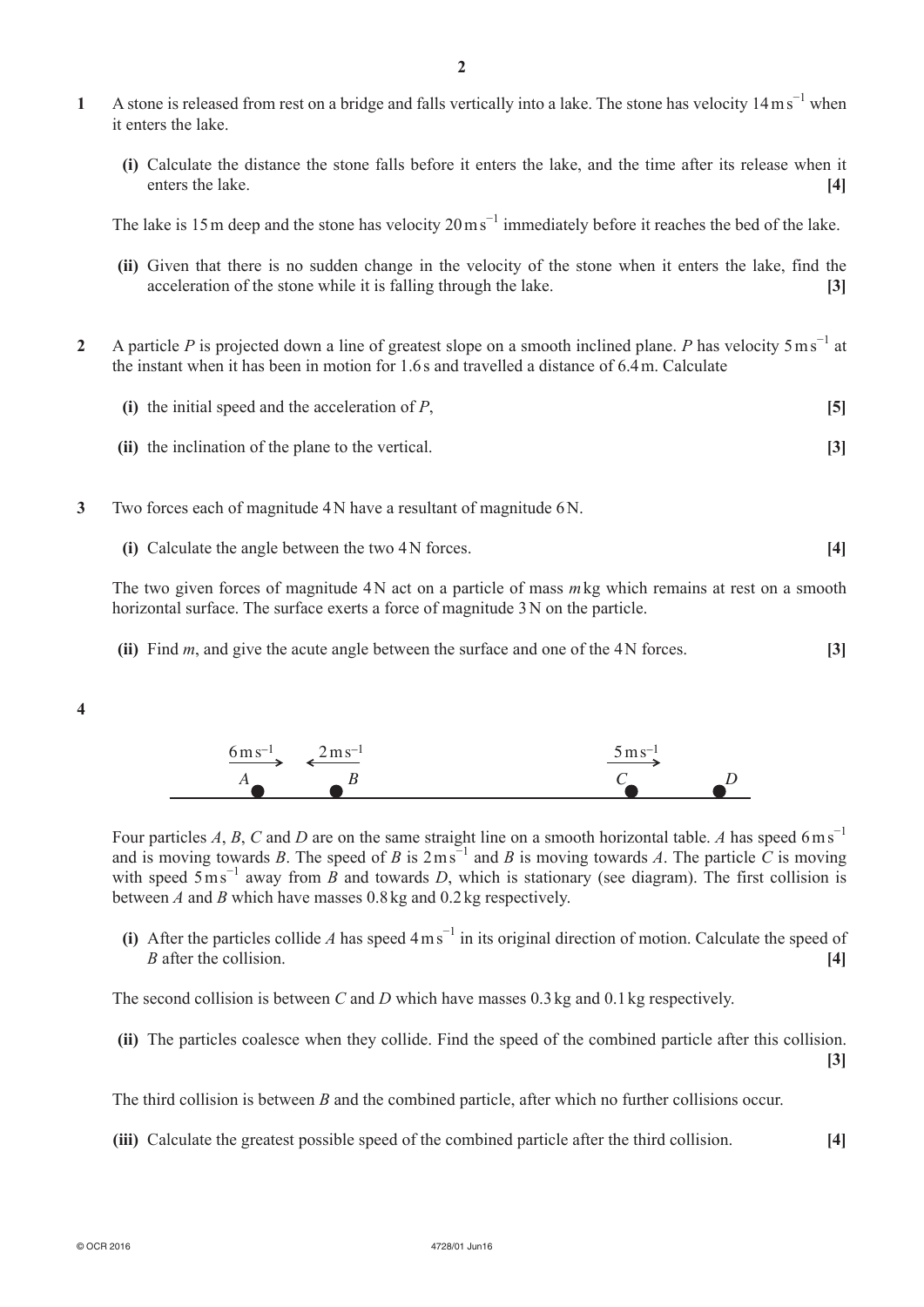- **3**
- **5**  Three forces act on a particle. The first force has magnitude *P*N and acts horizontally due east. The second force has magnitude 5N and acts horizontally due west. The third force has magnitude 2*P*N and acts vertically upwards. The resultant of these three forces has magnitude 25N.

| (i) Calculate $P$ and the angle between the resultant and the vertical. |  |
|-------------------------------------------------------------------------|--|
|                                                                         |  |

The particle has mass 3 kg and rests on a rough horizontal table. The coefficient of friction between the particle and the table is 0.15.

**(ii)** Find the acceleration of the particle, and state the direction in which it moves. **[5]** 

**6** 



Two particles *P* and *Q* are attached to opposite ends of a light inextensible string which passes over a small smooth pulley at the top of a rough plane inclined at 30° to the horizontal. *P* has mass 0.2kg and is held at rest on the plane. *Q* has mass 0.2 kg and hangs freely. The string is taut (see diagram). The coefficient of friction between *P* and the plane is 0.4. The particle *P* is released.

**(i)** State the tension in the string before  $P$  is released, and find the tension in the string after  $P$  is released.

**[6]**

*Q* strikes the floor and remains at rest. *P* continues to move up the plane for a further distance of 0.8m before it comes to rest. *P* does not reach the pulley.

|  |  | (ii) Find the speed of the particles immediately before $Q$ strikes the floor. | $\left[5\right]$ |
|--|--|--------------------------------------------------------------------------------|------------------|
|--|--|--------------------------------------------------------------------------------|------------------|

**(iii)** Calculate the magnitude of the contact force exerted on *P* by the plane while *P* is in motion.  $[3]$ 

**Question 7 begins on page 4.**